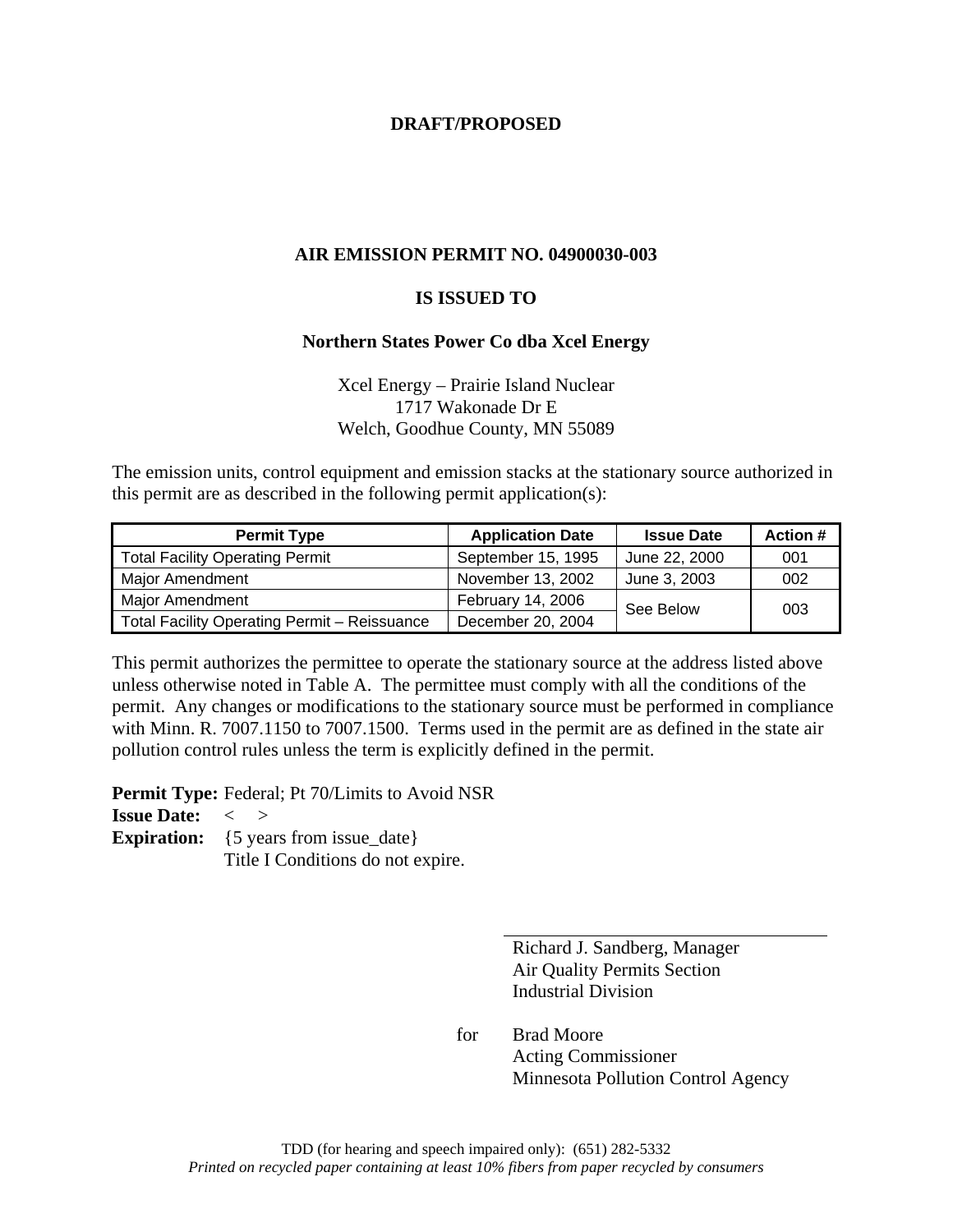# **TABLE OF CONTENTS**

**Notice to the Permittee** 

**Permit Shield** 

**Facility Description** 

**Table A: Limits and Other Requirements** 

**Table B: Submittals** 

**Appendices:** 

**Appendix A:** *(Not used in this permit)*

**Appendix B: Insignificant Activities**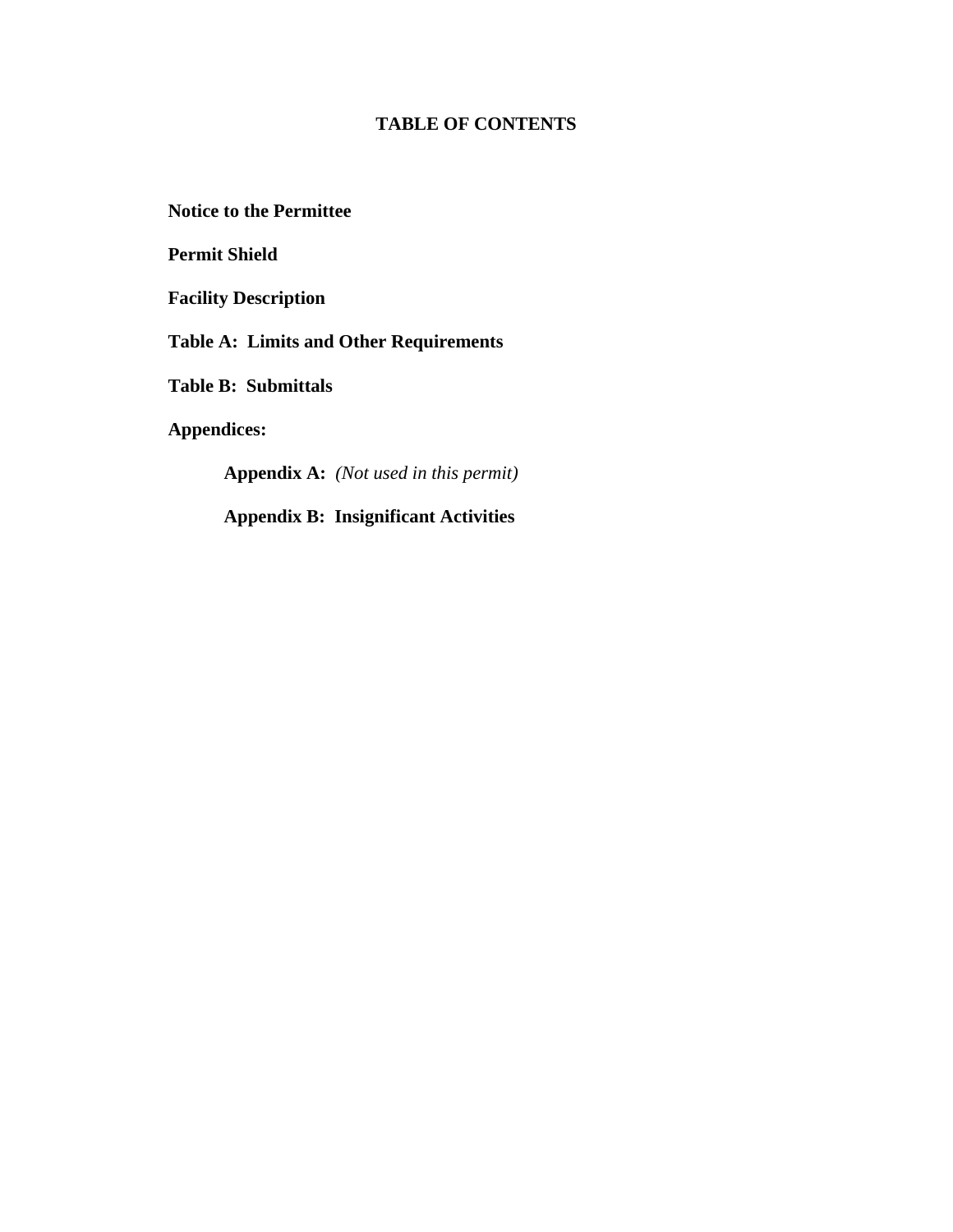## **NOTICE TO THE PERMITTEE:**

Your stationary source may be subject to the requirements of the Minnesota Pollution Control Agency's (MPCA) solid waste, hazardous waste, and water quality programs. If you wish to obtain information on these programs, including information on obtaining any required permits, please contact the MPCA general information number at:

| Metro Area         | 651-296-6300   |
|--------------------|----------------|
| Outside Metro Area | 1-800-657-3864 |
| <b>TTY</b>         | 651-282-5332   |

The rules governing these programs are contained in Minn. R. chs. 7000-7105. Written questions may be sent to: Minnesota Pollution Control Agency, 520 Lafayette Road North, St. Paul, Minnesota 55155-4194.

Questions about this air emission permit or about air quality requirements can also be directed to the telephone numbers and address listed above.

## **PERMIT SHIELD:**

Subject to the limitations in Minn. R. 7007.1800, compliance with the conditions of this permit shall be deemed compliance with the specific provision of the applicable requirement identified in the permit as the basis of each condition. Subject to the limitations of Minn. R. 7007.1800 and 7017.0100, subp. 2, notwithstanding the conditions of this permit specifying compliance practices for applicable requirements, any person (including the Permittee) may also use other credible evidence to establish compliance or noncompliance with applicable requirements.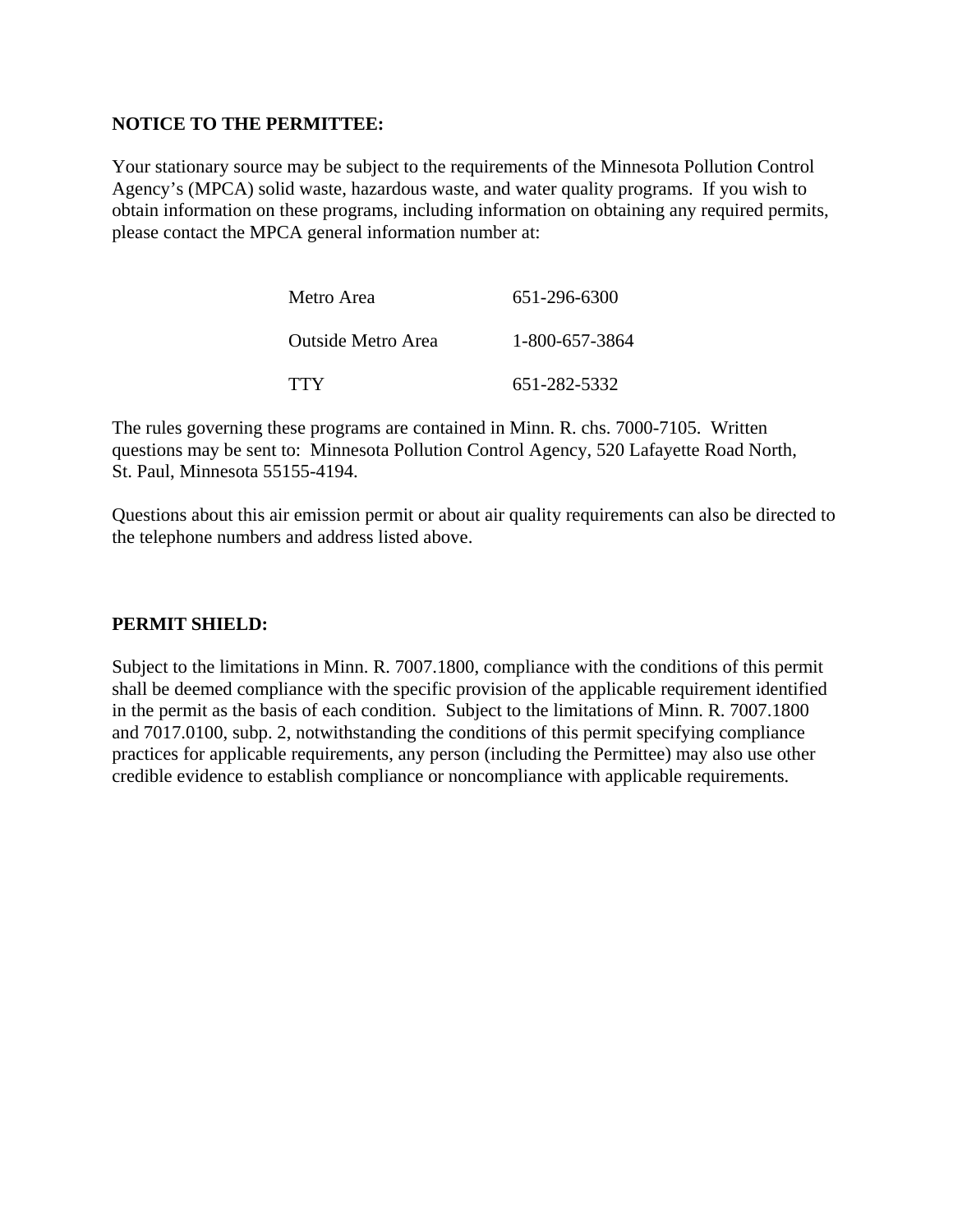## **FACILITY DESCRIPTION:**

This air emission facility is part of the Northern States Power Prairie Island Nuclear Generating Plant. The air emission facility is composed of an oil-fired heating boiler and 12 diesel-fired engines that are used to either generate emergency power, pump cooling water, or pump water for fire fighting.

## **PERMIT ACTION 003 DESCRIPTION:**

This is a reissuance of a Part 70 operating permit that includes changes applied for as a major amendment. The major amendment is to increase the  $NO<sub>x</sub>$  limit for each diesel engine from 3.35 to 4.0 lbs/mmBTU heat input to allow for some cushion for stack testing the larger diesel engines. As a result, the fuel usage limit will be decreased from 83955 to 70238 gallons/month. This is a Title I Condition emission limit to restrict facility  $NO<sub>x</sub>$  potential emissions to less than the major source level of 250 tons/year. No emission changes are allowed by this permitting action.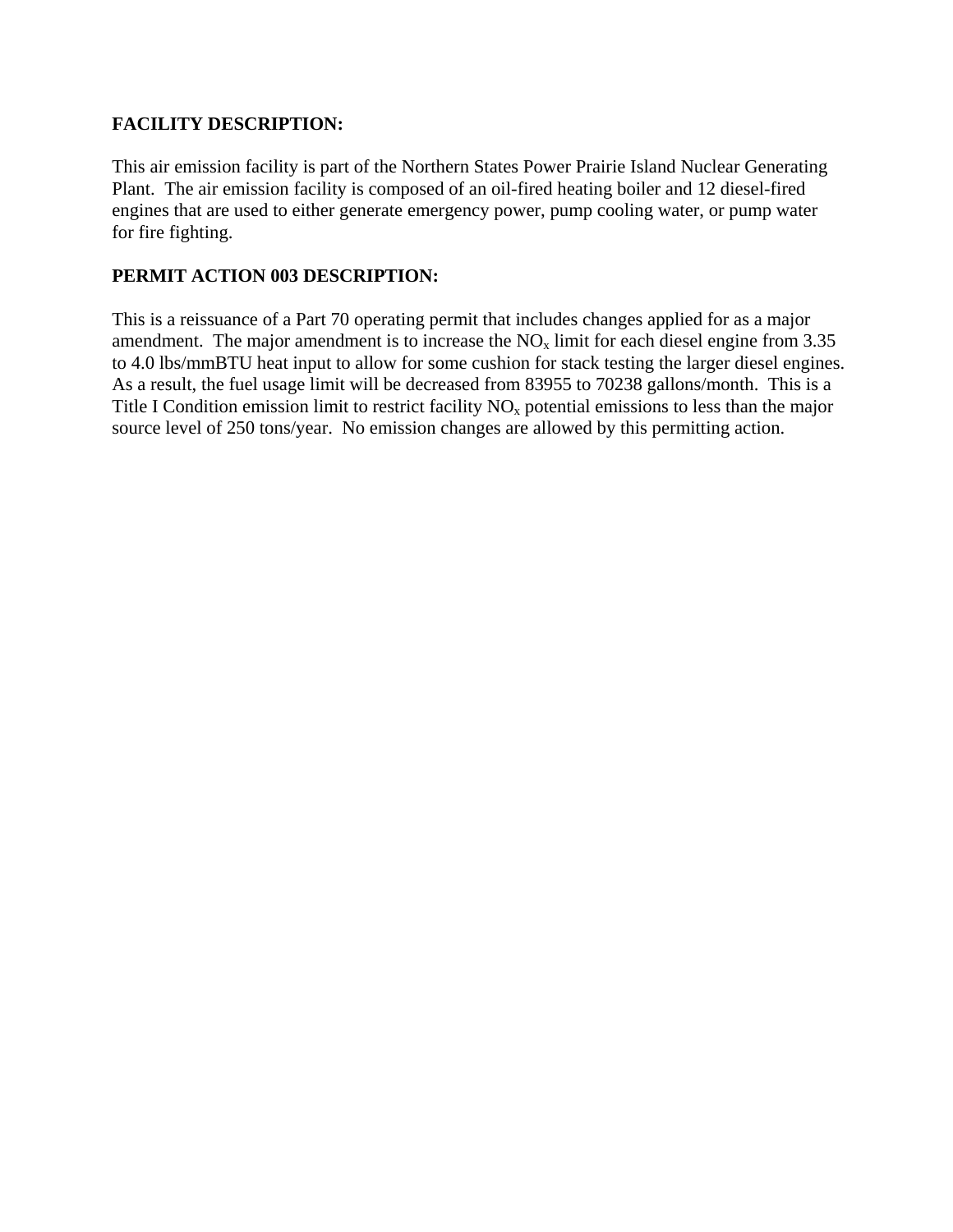Xcel Energy - Prairie Island Nuclear Facility Name:

04900030 - 003 Permit Number:

**Table A contains limits and other requirements with which your facility must comply. The limits are located in the first column of the table (What To do). The limits can be emission limits or operational limits. This column also contains the actions that you must take and the records you must keep to show that you are complying with the limits. The second column of Table A (Why to do it) lists the regulatory basis for these limits. Appendices included as conditions of your permit are listed in Table A under total facility requirements.**

| <b>Total Facility</b><br>Subject Item:                                                                                                                                                                                                                                                                                                                                                                                                                                                                                                   |                                                                                                                                                                                 |
|------------------------------------------------------------------------------------------------------------------------------------------------------------------------------------------------------------------------------------------------------------------------------------------------------------------------------------------------------------------------------------------------------------------------------------------------------------------------------------------------------------------------------------------|---------------------------------------------------------------------------------------------------------------------------------------------------------------------------------|
| What to do                                                                                                                                                                                                                                                                                                                                                                                                                                                                                                                               | Why to do it                                                                                                                                                                    |
| OPERATIONAL REQUIREMENTS                                                                                                                                                                                                                                                                                                                                                                                                                                                                                                                 | hdr                                                                                                                                                                             |
| The Permittee shall comply with National Primary and Secondary Ambient Air<br>Quality Standards, 40 CFR pt. 50, and the Minnesota Ambient Air Quality<br>Standards, Minn. R. 7009.0010 to 7009.0080. Compliance shall be demonstrated<br>upon written request by the MPCA.                                                                                                                                                                                                                                                               | 40 CFR pt. 50;<br>Minn. Stat. Sec. 116.07, subds. 4a & 9;<br>Minn. R. 7007.0100, subps. 7A, 7L & 7M;<br>Minn. R. 7007.0800, subps. 1, 2, & 4;<br>Minn. R. 7009.0010 - 7009.0080 |
| Circumvention: Do not install or use a device or means that conceals or dilutes<br>emissions, which would otherwise violate a federal or state air pollution control rule,<br>without reducing the total amount of pollutant emitted.                                                                                                                                                                                                                                                                                                    | Minn. R. 7011.0020                                                                                                                                                              |
| Operation Changes: In any shutdown, breakdown, or deviation the Permittee shall<br>immediately take all practical steps to modify operations to reduce the emission of<br>any regulated air pollutant. The Commissioner may require feasible and practical<br>modifications in the operation to reduce emissions of air pollutants. No emissions<br>units that have an unreasonable shutdown or breakdown frequency of process or<br>control equipment shall be permitted to operate.                                                    | Minn. R. 7019.1000, subp. 4                                                                                                                                                     |
| Fugitive Emissions: Do not cause or permit the handling, use, transporting, or<br>storage of any material in a manner which may allow avoidable amounts of<br>particulate matter to become airborne. Comply with all other requirements listed<br>in Minn. R. 7011.0150.                                                                                                                                                                                                                                                                 | Minn. R. 7011.0150                                                                                                                                                              |
| Noise: The Permittee shall comply with the noise standards set forth in Minn. R.<br>7030.0010 to 7030.0080 at all times during the operation of any emission units.<br>This is a state only requirement and is not enforceable by the EPA Administrator<br>or citizens under the Clean Air Act.                                                                                                                                                                                                                                          | Minn. R. 7030.0010 - 7030.0080                                                                                                                                                  |
| Inspections: The Permittee shall comply with the inspection procedures and<br>requirements as found in Minn. R. 7007.0800, subp. 9(A).                                                                                                                                                                                                                                                                                                                                                                                                   | Minn. R. 7007.0800, subp. 9(A)                                                                                                                                                  |
| The Permittee shall comply with the General Conditions listed in Minn. R.<br>7007.0800, subp. 16.                                                                                                                                                                                                                                                                                                                                                                                                                                        | Minn. R. 7007.0800, subp. 16                                                                                                                                                    |
| PERFORMANCE TESTING                                                                                                                                                                                                                                                                                                                                                                                                                                                                                                                      | hdr                                                                                                                                                                             |
| Performance Testing: Conduct all performance tests in accordance with Minn. R.<br>ch. 7017.                                                                                                                                                                                                                                                                                                                                                                                                                                              | Minn. R. ch. 7017                                                                                                                                                               |
| Performance Test Notifications and Submittals:<br>Performance Test Notification (written): due 30 days before each Performance Test<br>Performance Test Plan: due 30 days before each Performance Test<br>Performance Test Pre-test Meeting: due 7 days before each Performance Test<br>Performance Test Report: due 45 days after each Performance Test<br>Performance Test Report - Microfiche: due 105 days after each Performance Test<br>The Notification, Test Plan, and Test Report may be submitted in alternative format        | Minn. R. 7017.2018;<br>Minn. R. 7017.2030, subps. 1-4;<br>Minn. R. 7017.2035, subps. 1-2                                                                                        |
| as allowed by Minn. R. 7017.2018.<br>Limits set as a result of a performance test (conducted before or after permit                                                                                                                                                                                                                                                                                                                                                                                                                      | Minn. R. 7017.2025                                                                                                                                                              |
| issuance) apply until superseded as specified by Minn. R. 7017.2025 following<br>formal review of a subsequent performance test on the same unit and completion<br>of permit reopening and reissuance. If limits serve to cause more stringent<br>operating conditions, resulting changes to facility operation need to be made<br>immediately. If limits serve to relax current operating conditions, resulting changes<br>to facility operation must not be made prior to issuance of permit amendment with<br>new limit incorporated. |                                                                                                                                                                                 |
| <b>MONITORING REQUIREMENTS</b>                                                                                                                                                                                                                                                                                                                                                                                                                                                                                                           | hdr                                                                                                                                                                             |
| Monitoring Equipment Calibration: Annually calibrate all required monitoring<br>equipment.                                                                                                                                                                                                                                                                                                                                                                                                                                               | Minn. R. 7007.0800, subp. 4(D)                                                                                                                                                  |
| Operation of Monitoring Equipment: Monitoring a process or control equipment<br>connected to that process is not necessary during periods when the process is<br>shutdown, or during checks of the monitoring systems, such as calibration checks<br>and zero and span adjustments. If monitoring records are required, they should<br>reflect any such periods of process shutdown or checks of the monitoring system.                                                                                                                  | Minn. R. 7007.0800, subp. 4(D)                                                                                                                                                  |
| <b>RECORDKEEPING</b>                                                                                                                                                                                                                                                                                                                                                                                                                                                                                                                     | hdr                                                                                                                                                                             |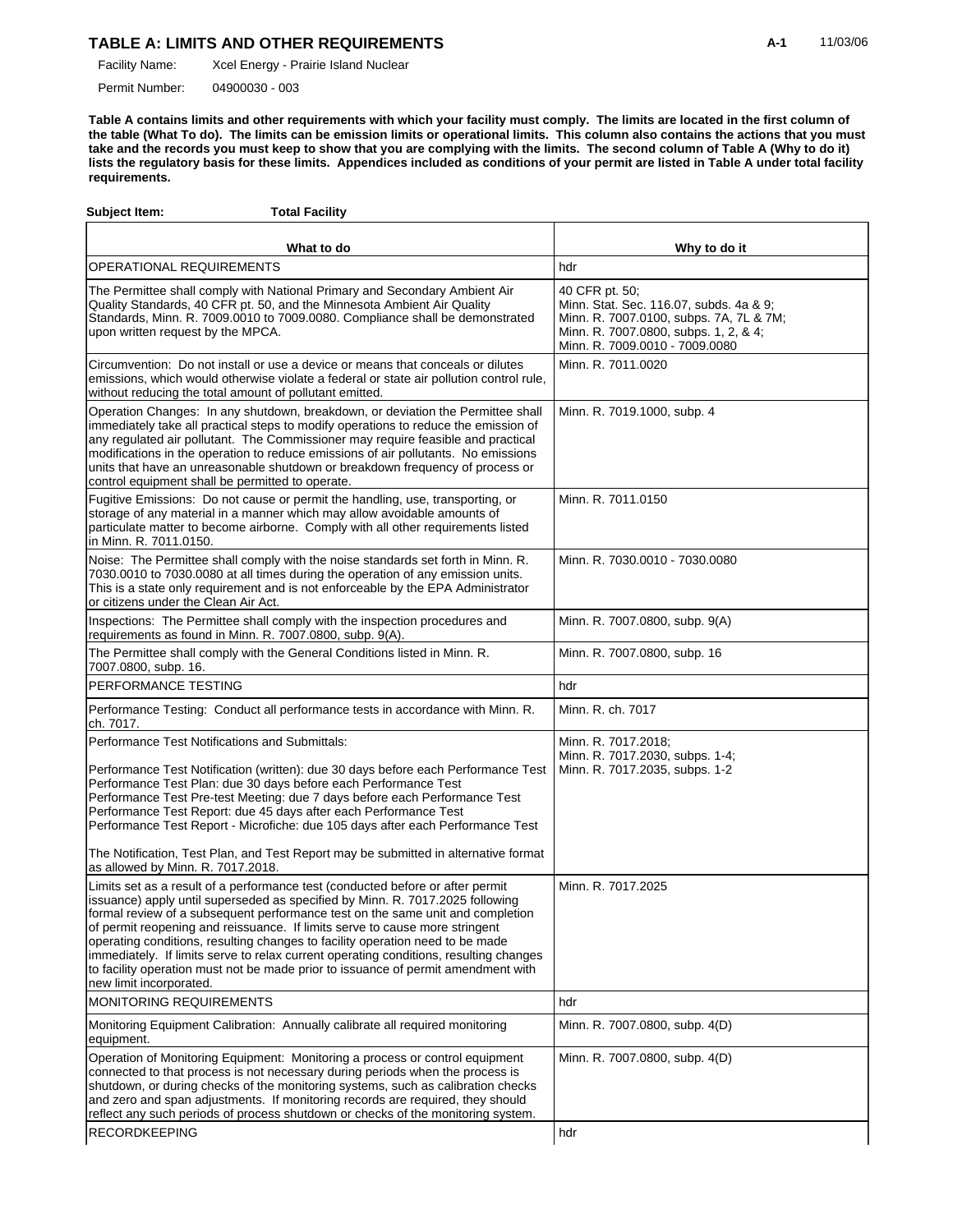Xcel Energy - Prairie Island Nuclear Facility Name:

04900030 - 003 Permit Number:

| Recordkeeping: Retain all records at the stationary source for a period of five (5)<br>years from the date of monitoring, sample, measurement, or report. Records which<br>must be retained at this location include all calibration and maintenance records, all<br>original recordings for continuous monitoring instrumentation, and copies of all<br>reports required by the permit. Records must conform to the requirements listed in<br>Minn. R. 7007.0800, subp. 5(A).                                                                                                                                                                                                                                                  | Minn. R. 7007.0800, subp. 5(C) |
|---------------------------------------------------------------------------------------------------------------------------------------------------------------------------------------------------------------------------------------------------------------------------------------------------------------------------------------------------------------------------------------------------------------------------------------------------------------------------------------------------------------------------------------------------------------------------------------------------------------------------------------------------------------------------------------------------------------------------------|--------------------------------|
| Recordkeeping: Maintain records describing any insignificant modifications (as<br>required by Minn. R. 7007. 1250, subp. 3) or changes contravening permit terms<br>(as required by Minn. R. 7007.1350 subp. 2), including records of the emissions<br>resulting from those changes.                                                                                                                                                                                                                                                                                                                                                                                                                                            | Minn. R. 7007.0800, subp. 5(B) |
| REPORTING/SUBMITTALS                                                                                                                                                                                                                                                                                                                                                                                                                                                                                                                                                                                                                                                                                                            | hdr                            |
| Shutdown Notifications: Notify the Commissioner at least 24 hours in advance of a<br>planned shutdown of any control equipment or process equipment if the shutdown<br>would cause any increase in the emissions of any regulated air pollutant. If the<br>owner or operator does not have advance knowledge of the shutdown, notification<br>shall be made to the Commissioner as soon as possible after the shutdown.<br>However, notification is not required in the circumstances outlined in Items A, B<br>and C of Minn. R. 7019.1000, subp. 3.                                                                                                                                                                           | Minn. R. 7019.1000, subp. 3    |
| At the time of notification, the owner or operator shall inform the Commissioner of<br>the cause of the shutdown and the estimated duration. The owner or operator shall<br>notify the Commissioner when the shutdown is over.                                                                                                                                                                                                                                                                                                                                                                                                                                                                                                  |                                |
| Breakdown Notifications: Notify the Commissioner within 24 hours of a breakdown<br>of more than one hour duration of any control equipment or process equipment if<br>the breakdown causes any increase in the emissions of any regulated air pollutant.<br>The 24-hour time period starts when the breakdown was discovered or reasonably<br>should have been discovered by the owner or operator. However, notification is not<br>required in the circumstances outlined in Items A, B and C of Minn. R. 7019.1000,<br>subp. 2.                                                                                                                                                                                               | Minn. R. 7019.1000, subp. 2    |
| At the time of notification or as soon as possible thereafter, the owner or operator<br>shall inform the Commissioner of the cause of the breakdown and the estimated<br>duration. The owner or operator shall notify the Commissioner when the<br>breakdown is over.                                                                                                                                                                                                                                                                                                                                                                                                                                                           |                                |
| Notification of Deviations Endangering Human Health or the Environment: As soon<br>as possible after discovery, notify the Commissioner or the state duty officer, either<br>orally or by facsimile, of any deviation from permit conditions which could endanger<br>human health or the environment.                                                                                                                                                                                                                                                                                                                                                                                                                           | Minn. R. 7019.1000, subp. 1    |
| Notification of Deviations Endangering Human Health or the Environment Report:<br>Within 2 working days of discovery, notify the Commissioner in writing of any<br>deviation from permit conditions which could endanger human health or the<br>environment. Include the following information in this written description:<br>1. The cause of the deviation;<br>2. The exact dates of the period of the deviation, if the deviation has been<br>corrected;<br>3. Whether or not the deviation has been corrected;<br>4. The anticipated time by which the deviation is expected to be corrected.<br>if not yet corrected; and<br>5. Steps taken or planned to reduce, eliminate, and prevent reoccurrence<br>of the deviation. | Minn. R. 7019.1000, subp. 1    |
| Application for Permit Amendment: If a permit amendment is needed, submit an<br>application in accordance with the requirements of Minn. R. 7007.1150 through<br>Minn. R. 7007.1500. Submittal dates vary, depending on the type of amendment<br>needed.                                                                                                                                                                                                                                                                                                                                                                                                                                                                        | Minn. R. 7007.1150 - 7007.1500 |
| Extension Requests: The Permittee may apply for an Administrative Amendment<br>to extend a deadline in a permit by no more than 120 days, provided the proposed<br>deadline extension meets the requirements of Minn. R. 7007.1400, subp. 1(H).                                                                                                                                                                                                                                                                                                                                                                                                                                                                                 | Minn. R. 7007.1400, subp. 1(H) |
| Emission Inventory Report: due on or before April 1 of each calendar year following<br>permit issuance. To be submitted on a form approved by the Commissioner.                                                                                                                                                                                                                                                                                                                                                                                                                                                                                                                                                                 | Minn. R. 7019.3000 - 7019.3010 |
| Emission Fees: due 60 days after receipt of an MPCA bill.                                                                                                                                                                                                                                                                                                                                                                                                                                                                                                                                                                                                                                                                       | Minn. R. 7002.0005 - 7002.0095 |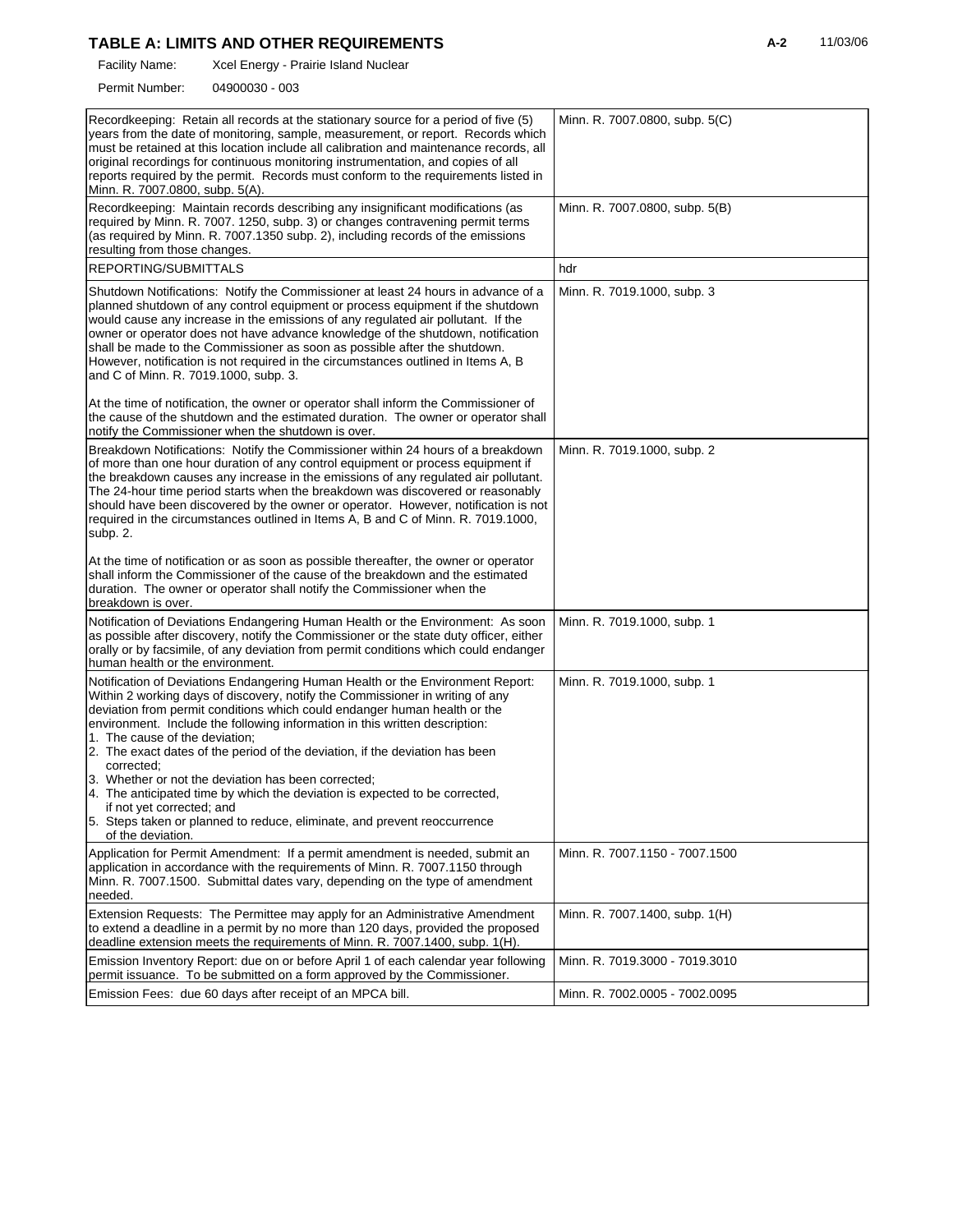| Facility Name: | Xcel Energy - Prairie Island Nuclear |
|----------------|--------------------------------------|
| Permit Number: | 04900030 - 003                       |

| Subject Item:            | <b>GP 001 Internal Combustion Engines</b> |
|--------------------------|-------------------------------------------|
| <b>Associated Items:</b> | EU 002 Diesel Engine D1                   |
|                          | EU 003 Diesel Engine D2                   |
|                          | EU 004 Diesel Cooling Water Pump 12       |
|                          | EU 005 Diesel Cooling Water Pump 22       |
|                          | EU 006 Diesel Fire Pump 121               |
|                          | EU 007 Diesel Engine D3                   |
|                          | EU 008 Diesel Engine D4                   |
|                          | EU 009 Security Diesel Engine             |
|                          | EU 010 Diesel Engine D5-1                 |
|                          | EU 011 Diesel Engine D5-2                 |
|                          | EU 012 Diesel Engine D6-1                 |
|                          | EU 013 Diesel Engine D6-2                 |
|                          | EU 014 Temporary Diesel Engine(s) >600 Hp |
|                          | EU 015 Temporary Diesel Engine(s) <600 Hp |

| What to do                                                                                                                                                                                                                                                                                                                                                                                                                                                                                                                                                                     | Why to do it                                                                                                                                            |
|--------------------------------------------------------------------------------------------------------------------------------------------------------------------------------------------------------------------------------------------------------------------------------------------------------------------------------------------------------------------------------------------------------------------------------------------------------------------------------------------------------------------------------------------------------------------------------|---------------------------------------------------------------------------------------------------------------------------------------------------------|
| LIMITS AND OPERATING RESTRICTIONS                                                                                                                                                                                                                                                                                                                                                                                                                                                                                                                                              | hdr                                                                                                                                                     |
| Fuel Usage: less than or equal to 70238 gallons/month using 12-month Rolling<br>Average for GP 001                                                                                                                                                                                                                                                                                                                                                                                                                                                                             | Title I Condition: To avoid classification as a major<br>source under 40 CFR Section 52.21;<br>Minn. R. 7007.3000                                       |
| Nitrogen Oxides: less than or equal to 4.0 lbs/million Btu heat input for each<br>emission unit in GP 001                                                                                                                                                                                                                                                                                                                                                                                                                                                                      | Title I Condition: To avoid classification as a major<br>source under 40 CFR Section 52.21;<br>Minn. R. 7007.3000                                       |
| Opacity: less than or equal to 20 percent opacity once operating temperature has<br>been attained. This applies individually to each emission unit in GP 001.                                                                                                                                                                                                                                                                                                                                                                                                                  | Minn. R. 7011.2300, subp. 1                                                                                                                             |
| Sulfur Dioxide: less than or equal to 0.5 lbs/million Btu heat input (equivalent to a<br>fuel oil sulfur content of 0.49 percent by weight). This applies individually to each<br>emission unit in GP 001.                                                                                                                                                                                                                                                                                                                                                                     | Minn. R. 7011.2300, subp. 2                                                                                                                             |
| Permitted Fuel: Distillate Fuel Oil with a maximum sulfur content of 0.49 percent by<br>weight                                                                                                                                                                                                                                                                                                                                                                                                                                                                                 | Minn. R. 7007.0800, subp. 2                                                                                                                             |
| EU 014 and EU 015 Temporary Diesel Engines: The Permittee may operate<br>temporary diesel fuel-fired engines at the facility providing the Permittee follows the<br>fuel usage recordkeeping requirements and meets all applicable emission limits<br>and fuel requirements in this subject item. A temporary engine is any engine that is<br>not located and/or operated at the facility for more than twelve consecutive months,<br>and does not include emission units 002, 003, 004, 005, 006, 007, 008, 009, 010,<br>011, 012, or 013.                                    | Minn. R. 7007.0800, subp. 2                                                                                                                             |
| MONITORING AND RECORDKEEPING                                                                                                                                                                                                                                                                                                                                                                                                                                                                                                                                                   | hdr                                                                                                                                                     |
| Recordkeeping - EU 004 and EU 005 Operating Hours: by the last day of each<br>month, the Permittee shall separately record EU 004 and EU 005 operating hours<br>for the previous month, and separately record cumulative operating hours for EU<br>004 and EU 005 during the current calendar year.                                                                                                                                                                                                                                                                            | Title I Condition: To avoid classification as a major<br>source under 40 CFR Section 52.21;<br>Minn. R. 7007.0800, subps. 4 & 5;<br>Minn. R. 7007.3000; |
| DEFINITION OF "TOTAL GP 001 MONTHLY FUEL USAGE"                                                                                                                                                                                                                                                                                                                                                                                                                                                                                                                                | Minn. R. 7007.0800, subp. 2                                                                                                                             |
| "Total GP 001 Monthly Fuel Usage" is the monthly GP 001 fuel usage excluding EU<br>015 fuel usage when GP 001 (excluding EU 015) fuel usage is less than 60,000<br>gallons during the month. When GP 001 (excluding EU 015) fuel usage is equal or<br>greater than 60,000 gallons, "TOTAL GP 001 MONTHLY FUEL USAGE" includes<br>EU 015 fuel usage starting the month after the calculated GP 001 (excluding EU<br>015) monthly fuel usage exceeds 60,000 gallons, and each month thereafter until<br>GP 001 monthly fuel usage (excluding EU 015) drops below 60,000 gallons. |                                                                                                                                                         |
| Fuel Usage Monitoring and Recordkeeping - by the last day of each month,<br>calculate and record:<br>1. The Total GP 001 Monthly Fuel Usage for the previous month, and                                                                                                                                                                                                                                                                                                                                                                                                        | Title I Condition: To avoid classification as a major<br>source under 40 CFR Section 52.21;<br>Minn. R. 7007.0800, subps. 4 & 5;<br>Minn. R. 7007.3000; |
| 2. The GP 001 12-month rolling average fuel usage for the previous 12-months                                                                                                                                                                                                                                                                                                                                                                                                                                                                                                   |                                                                                                                                                         |
| Refer to the "Total GP 001 Monthly Fuel Usage" definition above.                                                                                                                                                                                                                                                                                                                                                                                                                                                                                                               |                                                                                                                                                         |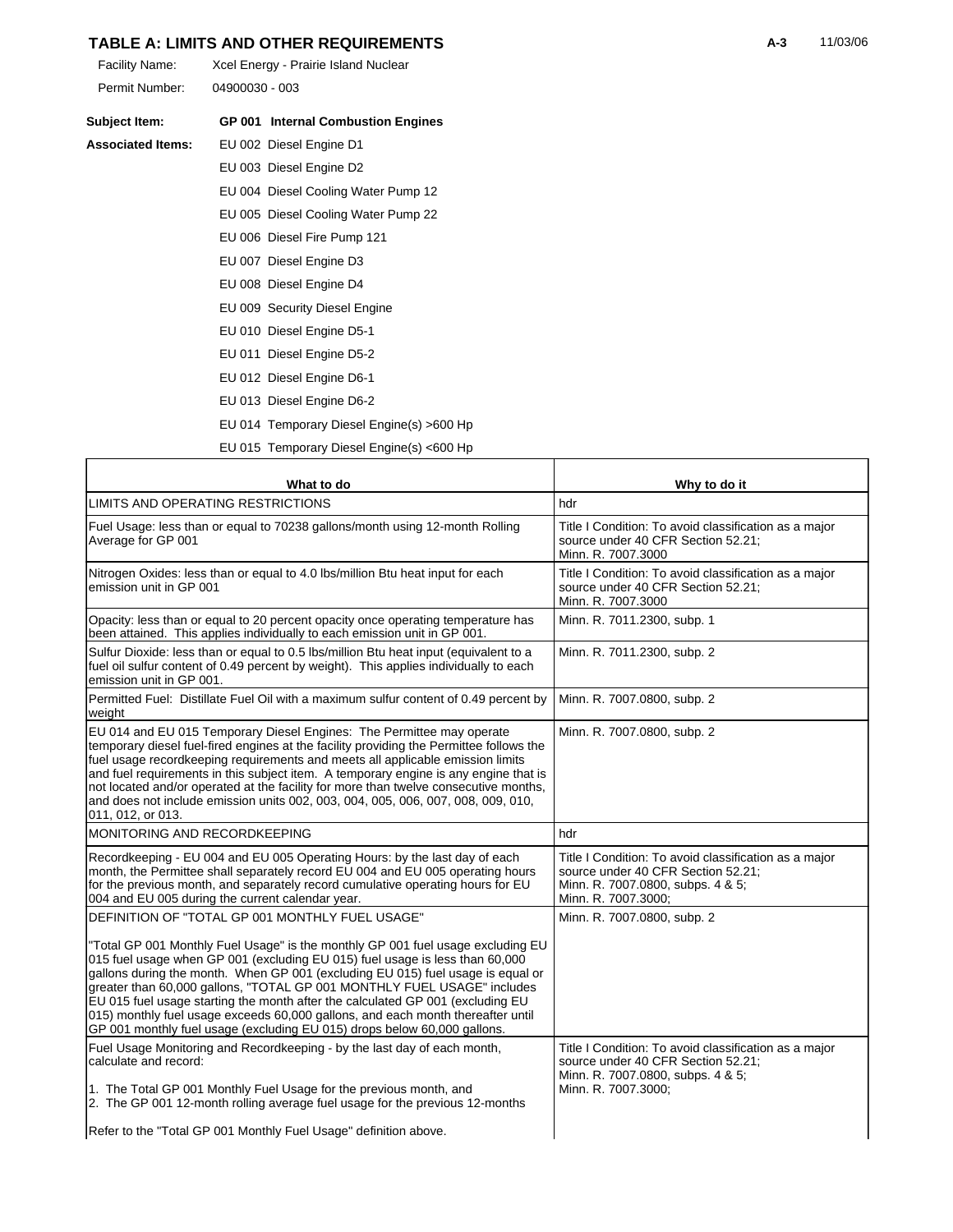Xcel Energy - Prairie Island Nuclear Facility Name:

04900030 - 003 Permit Number:

| Fuel Supplier Certification: The Permittee shall maintain certification from the fuel<br>supplier that guarantees a maximum sulfur content in all fuel oil deliveries. The<br>supplier will notify the Permittee in writing on the date of delivery of fuel oil with a<br>sulfur content exceeding the guaranteed maximum.                                                               | Minn. R. 7007.0800, subps. 4 & 5                                                                                                                                                  |  |
|------------------------------------------------------------------------------------------------------------------------------------------------------------------------------------------------------------------------------------------------------------------------------------------------------------------------------------------------------------------------------------------|-----------------------------------------------------------------------------------------------------------------------------------------------------------------------------------|--|
| PERFORMANCE TESTING - EU 002/EU 003                                                                                                                                                                                                                                                                                                                                                      | hdr                                                                                                                                                                               |  |
| Performance Test: due before end of each calendar 60 months starting 10/09/2006<br>to measure NOx emissions from EU 002 or EU 003. Testing shall commence with<br>EU 002, and subsequently alternate between EU 002 and EU 003 at intervals not<br>to exceed 60 months.                                                                                                                  | Title I Condition: To avoid classification as a major<br>source under 40 CFR Section 52.21;<br>Minn. R. 7007.3000;<br>Minn. R. 7017.2020, subp. 1;<br>Minn. R. 7017.2030, subp. 4 |  |
| Performance Test: due before end of each calendar 36 months starting 06/01/2004<br>to measure opacity emissions from EU 002 or EU 003. Testing shall commence<br>with EU 002 and subsequently alternate between EU 002 and EU 003 at intervals<br>not to exceed 36 months.                                                                                                               | Minn. R. 7017.2020, subp. 1;<br>Minn. R. 7017.2030, subp. 4                                                                                                                       |  |
| PERFORMANCE TESTING - EU 004/EU 005                                                                                                                                                                                                                                                                                                                                                      | hdr                                                                                                                                                                               |  |
| Initial Performance Test: due 90 days after Notification of resuming operation of<br>either EU 004 or EU 005 for more than 100 hours in any calendar year. This<br>performance test shall measure NOx emissions from EU 004 or EU 005.                                                                                                                                                   | Title I Condition: To avoid classification as a major<br>source under 40 CFR Section 52.21;<br>Minn. R. 7007.3000;<br>Minn. R. 7017.2020, subp. 1;<br>Minn. R. 7017.2030, subp. 4 |  |
| Initial Performance Test: due 90 days after Notification of resuming operation of<br>either EU 004 or EU 005 for more than 100 hours in any calendar year. This<br>performance test shall measure opacity emissions from EU 004 or EU 005.                                                                                                                                               | Minn. R. 7017.2020, subp. 1;<br>Minn. R. 7017.2030, subp. 4                                                                                                                       |  |
| PERFORMANCE TESTING - EU 007/EU 008                                                                                                                                                                                                                                                                                                                                                      | hdr                                                                                                                                                                               |  |
| Performance Test: due before end of each calendar 60 months starting 08/12/2005<br>to measure NOx emissions from EU 007 or EU 008. Testing shall commence with<br>EU 008, and subsequently alternate between EU 007 and EU 008 at intervals not<br>to exceed 60 months.                                                                                                                  | Title I Condition: To avoid classification as a major<br>source under 40 CFR Section 52.21;<br>Minn. R. 7007.3000;<br>Minn. R. 7017.2020, subp. 1;<br>Minn. R. 7017.2030, subp. 4 |  |
| Performance Test: due before end of each calendar 60 months starting 08/12/2005<br>to measure opacity emissions from EU 007 or EU 008. Testing shall commence<br>with EU 008, and subsequently alternate between EU 007 and EU 008 at intervals<br>not to exceed 60 months.                                                                                                              | Minn. R. 7017.2020, subp. 1;<br>Minn. R. 7017.2030, subp. 4                                                                                                                       |  |
| PERFORMANCE TESTING - EU 010 & EU 011/EU 012 & EU 013                                                                                                                                                                                                                                                                                                                                    | hdr                                                                                                                                                                               |  |
| Performance Test: due before end of each calendar 60 months starting 08/15/2005<br>to measure NOx emissions from an emission unit pair (EU 010 & 011 or EU 012 &<br>013) that has not been tested in the previous five years. Testing shall commence<br>with EU 010 & 011 and subsequently alternate between EU 010 & 011 and EU 012<br>& 013 at intervals not to exceed 60 months.      | Title I Condition: To avoid classification as a major<br>source under 40 CFR Section 52.21;<br>Minn. R. 7007.3000;<br>Minn. R. 7017.2020, subp. 1;<br>Minn. R. 7017.2030, subp. 4 |  |
| Performance Test: due before end of each calendar 60 months starting 08/15/2005<br>to measure opacity emissions from an emission unit pair (EU 010 & 011 or EU 012)<br>& 013) that has not been tested in the previous five years. Testing shall commence<br>with EU 010 & 011 and subsequently alternate between EU 010 & 011 and EU 012<br>& 013 at intervals not to exceed 60 months. | Minn. R. 7017.2020, subp. 1;<br>Minn. R. 7017.2030, subp. 4                                                                                                                       |  |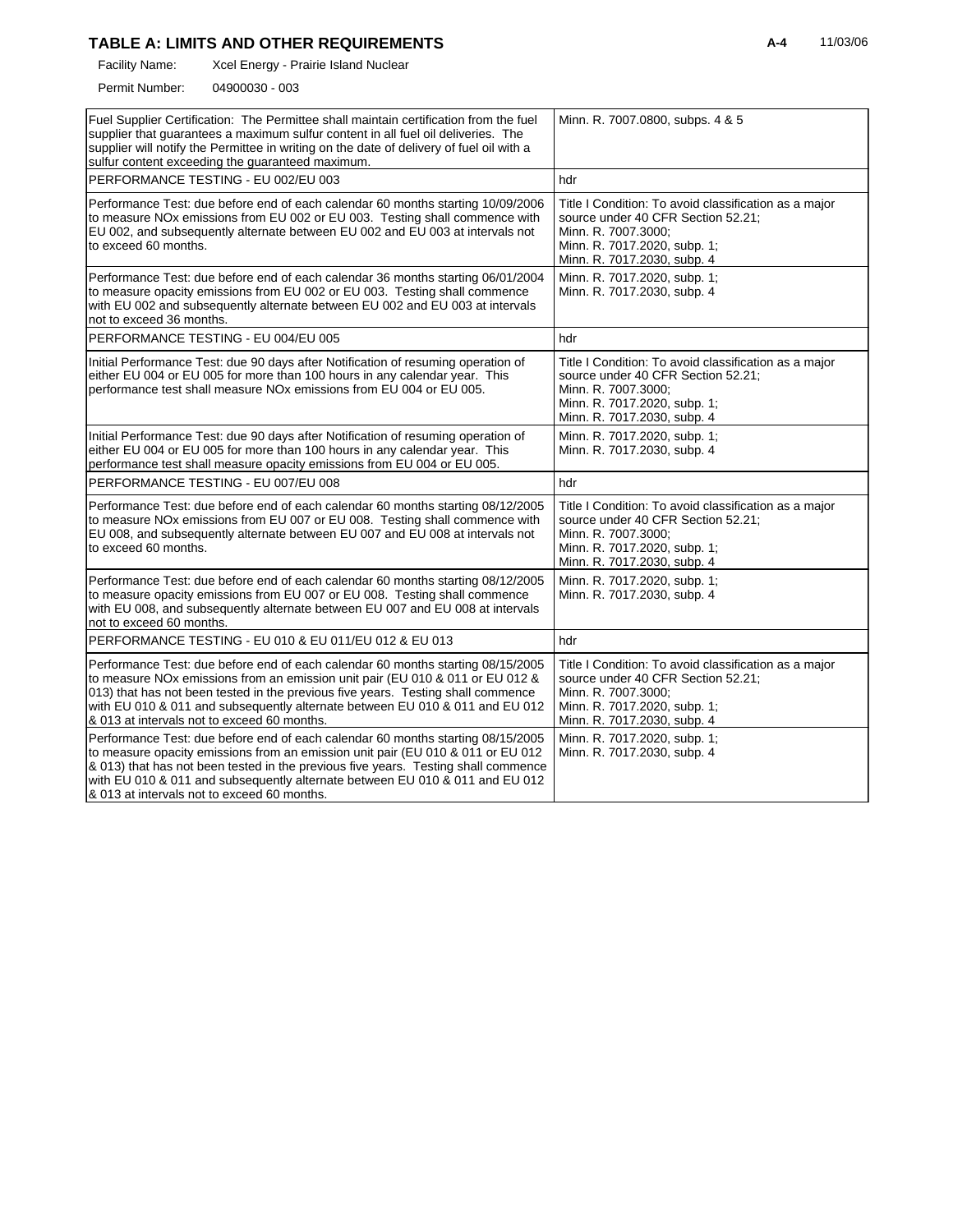Xcel Energy - Prairie Island Nuclear Facility Name:

04900030 - 003 Permit Number:

**Subject Item: EU 001 Boiler 1**

**Associated Items:** SV 001 Boiler 1

| What to do                                                                                                                                                                                                                                                                                                                                                                                                                                                                                                                                                                                                                                                                        | Why to do it                                                                                                                                      |
|-----------------------------------------------------------------------------------------------------------------------------------------------------------------------------------------------------------------------------------------------------------------------------------------------------------------------------------------------------------------------------------------------------------------------------------------------------------------------------------------------------------------------------------------------------------------------------------------------------------------------------------------------------------------------------------|---------------------------------------------------------------------------------------------------------------------------------------------------|
| LIMITS AND OPERATING RESTRICTIONS                                                                                                                                                                                                                                                                                                                                                                                                                                                                                                                                                                                                                                                 | hdr                                                                                                                                               |
| Fuel Usage: less than or equal to 31002 gallons/month using 12-month Rolling<br>Average                                                                                                                                                                                                                                                                                                                                                                                                                                                                                                                                                                                           | Title I Condition: To avoid classification as a major<br>source under 40 CFR Section 52.21;<br>Minn. R. 7007.3000                                 |
| Nitrogen Oxides: less than or equal to 0.144 lbs/million Btu heat input                                                                                                                                                                                                                                                                                                                                                                                                                                                                                                                                                                                                           | Title I Condition: To avoid classification as a major<br>source under 40 CFR Section 52.21;<br>Minn. R. 7007.3000                                 |
| Total Particulate Matter: less than or equal to 0.6 lbs/million Btu heat input                                                                                                                                                                                                                                                                                                                                                                                                                                                                                                                                                                                                    | Minn. R. 7011.0510, subp. 1                                                                                                                       |
| Opacity: less than or equal to 20 percent opacity except for one six-minute period<br>per hour of not more than 60 percent opacity                                                                                                                                                                                                                                                                                                                                                                                                                                                                                                                                                | Minn. R. 7011.0510, subp. 2                                                                                                                       |
| Permitted Fuel: Distillate Fuel Oil with a maximum sulfur content of 0.49 percent by<br>weight                                                                                                                                                                                                                                                                                                                                                                                                                                                                                                                                                                                    | Minn. R. 7007.0800, subp. 2                                                                                                                       |
| A temporary boiler may be brought onsite for a period of up to one year, for the<br>purpose of providing steam, heat, or electric power in place of EU 001, when EU<br>001 is out of operation. The temporary boiler may not be operated at the same<br>time as EU 001 except for up to eight hours during start-up and shutdown transition<br>periods. The temporary boiler must have potential emission rates in lbs/hour for all<br>criteria pollutants that are less than the permit emission limits and potential<br>emission rates of EU 001. All fuel usage by any temporary boiler shall<br>be included in the fuel usage recordkeeping required under this subject item. | Minn. R. 7007.0800, subp. 2                                                                                                                       |
| <b>RECORDKEEPING</b>                                                                                                                                                                                                                                                                                                                                                                                                                                                                                                                                                                                                                                                              | hdr                                                                                                                                               |
| Fuel Usage Monitoring and Recordkeeping - by the last day of each month,<br>calculate and record:<br>1. The total EU 001 fuel usage for the previous month,<br>2. The EU 001 12-month rolling average fuel usage for the previous 12-months.                                                                                                                                                                                                                                                                                                                                                                                                                                      | Title I Condition: To avoid classification as a major<br>source under 40 CFR Section 52.21;<br>Minn. R. 7007.0800, subp. 5;<br>Minn, R. 7007.3000 |
| Any temporary boiler fuel usage shall be included in this fuel usage recordkeeping.                                                                                                                                                                                                                                                                                                                                                                                                                                                                                                                                                                                               |                                                                                                                                                   |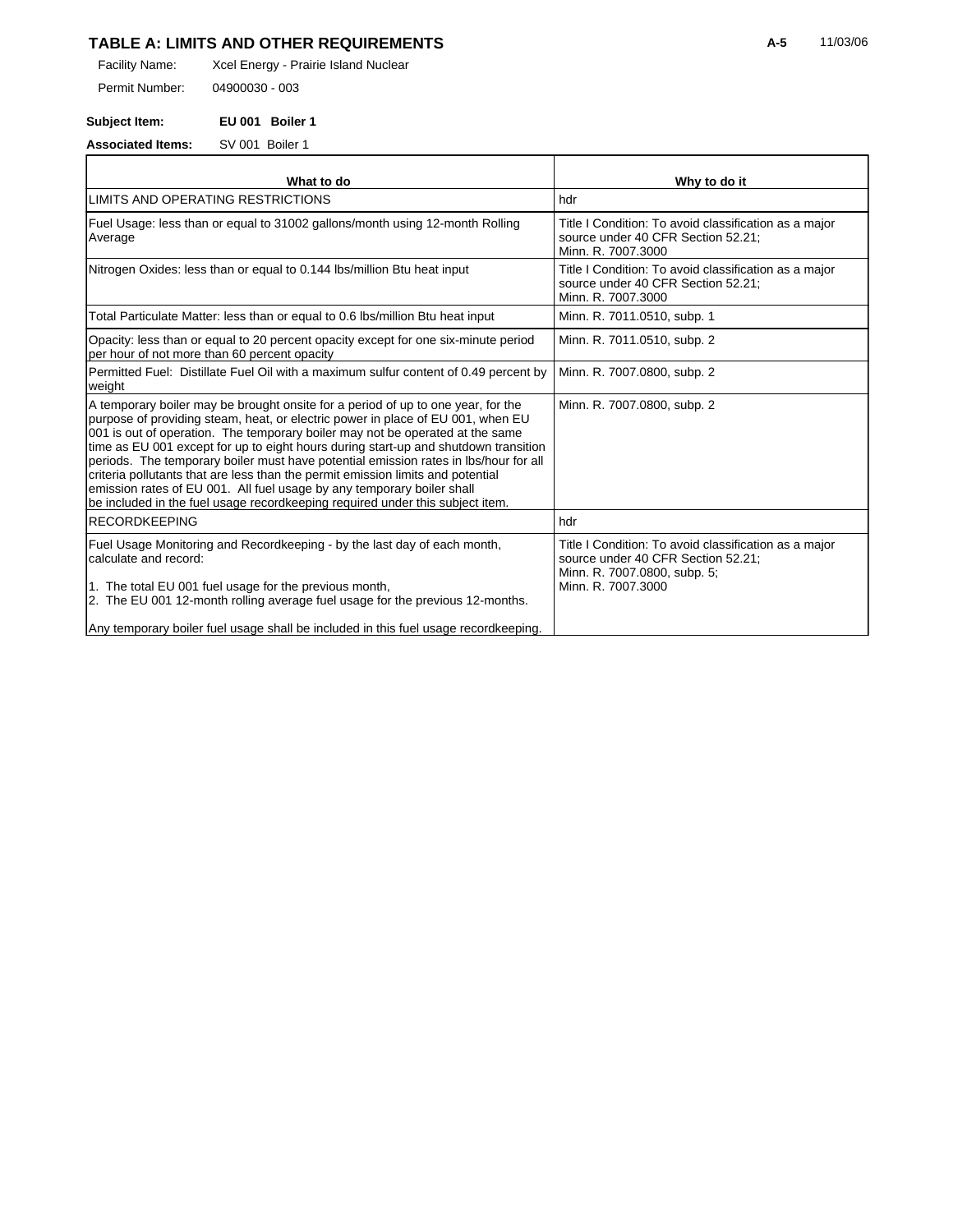#### **TABLE B: SUBMITTALS**

Permit Number: 04900030 - 003

**Table B lists most of the submittals required by this permit. Please note that some submittal requirements may appear in Table A or, if applicable, within a compliance schedule located in Table C. Table B is divided into two sections in order to separately list one-time only and recurrent submittal requirements.**

**Each submittal must be postmarked or received by the date specified in the applicable Table. Those submittals required by parts 7007.0100 to 7007.1850 must be certified by a responsible official, defined in Minn. R. 7007.0100, subp. 21. Other submittals shall be certified as appropriate if certification is required by an applicable rule or permit condition.**

**Send any application for a permit or permit amendment to:**

 **AQ Permit Technical Advisor Industrial Division Minnesota Pollution Control Agency 520 Lafayette Road North St. Paul, Minnesota 55155-4194**

**Also, where required by an applicable rule or permit condition, send to the Permit Technical Advisor notices of:**

- **accumulated insignificant activities,**
- **installation of control equipment,**
- **replacement of an emissions unit, and**
- **changes that contravene a permit term.**

**Unless another person is identified in the applicable Table, send all other submittals to:**

 **AQ Compliance Tracking Coordinator Industrial Division Minnesota Pollution Control Agency 520 Lafayette Road North St. Paul, Minnesota 55155-4194**

**Send submittals that are required to be submitted to the U.S. EPA regional office to:**

 **Mr. George Czerniak Air and Radiation Branch EPA Region V 77 West Jackson Boulevard Chicago, Illinois 60604**

**Send submittals that are required by the Acid Rain Program to:**

 **U.S. Environmental Protection Agency Clean Air Markets Division 1200 Pennsylvania Avenue NW (6204N) Washington, D.C. 20460**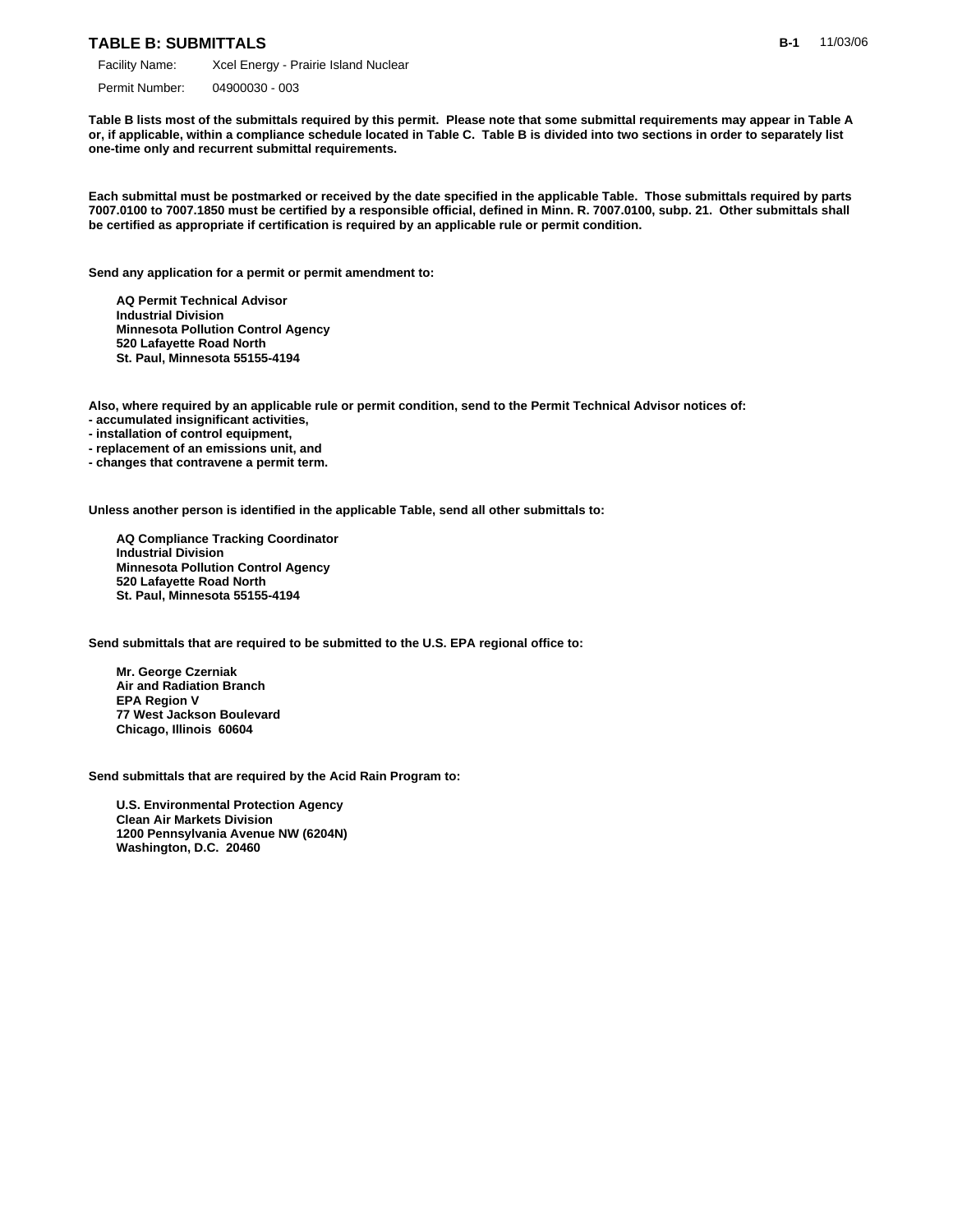## **TABLE B: ONE TIME SUBMITTALS OR NOTIFICATIONS**

Permit Number: 04900030 - 003

| What to send                      | When to send                                                                                                                                                                                                                                                                                                                                                                                                                                                                                                                                                                                                                                                                                   | <b>Portion of Facility Affected</b> |
|-----------------------------------|------------------------------------------------------------------------------------------------------------------------------------------------------------------------------------------------------------------------------------------------------------------------------------------------------------------------------------------------------------------------------------------------------------------------------------------------------------------------------------------------------------------------------------------------------------------------------------------------------------------------------------------------------------------------------------------------|-------------------------------------|
| Application for Permit Reissuance | due 180 days before expiration of Existing<br>Permit                                                                                                                                                                                                                                                                                                                                                                                                                                                                                                                                                                                                                                           | <b>Total Facility</b>               |
| Notification                      | due 30 days after Resuming Operation by<br>either EU 004 or EU 005 for more than 100<br>hours in any calendar year. This shall be a<br>written notification indicating that the emission<br>unit has exceeded 100 operating hours in the<br>calendar year.                                                                                                                                                                                                                                                                                                                                                                                                                                     | GP001                               |
| <b>Testing Frequency Plan</b>     | due 60 days after Initial Performance Test to<br>measure NO <sub>x</sub> emissions and opacity from EU<br>004 and EU 005. The plan shall specify a<br>NO <sub>x</sub> and opacity testing frequency for EU 004<br>and EU 005 using the test data and MPCA<br>quidance. Future performance tests on year<br>(12-month), 36-month, and 60-month<br>intervals, or as applicable, shall be required<br>on written approval of MPCA per Minn. R.<br>7017.2020, subp. 1. The Plan may propose<br>that future performance tests commence with<br>testing of the emission unit that was not tested<br>during the initial performance test, and that<br>testing alternate between EU 004 and EU<br>005. | GP001                               |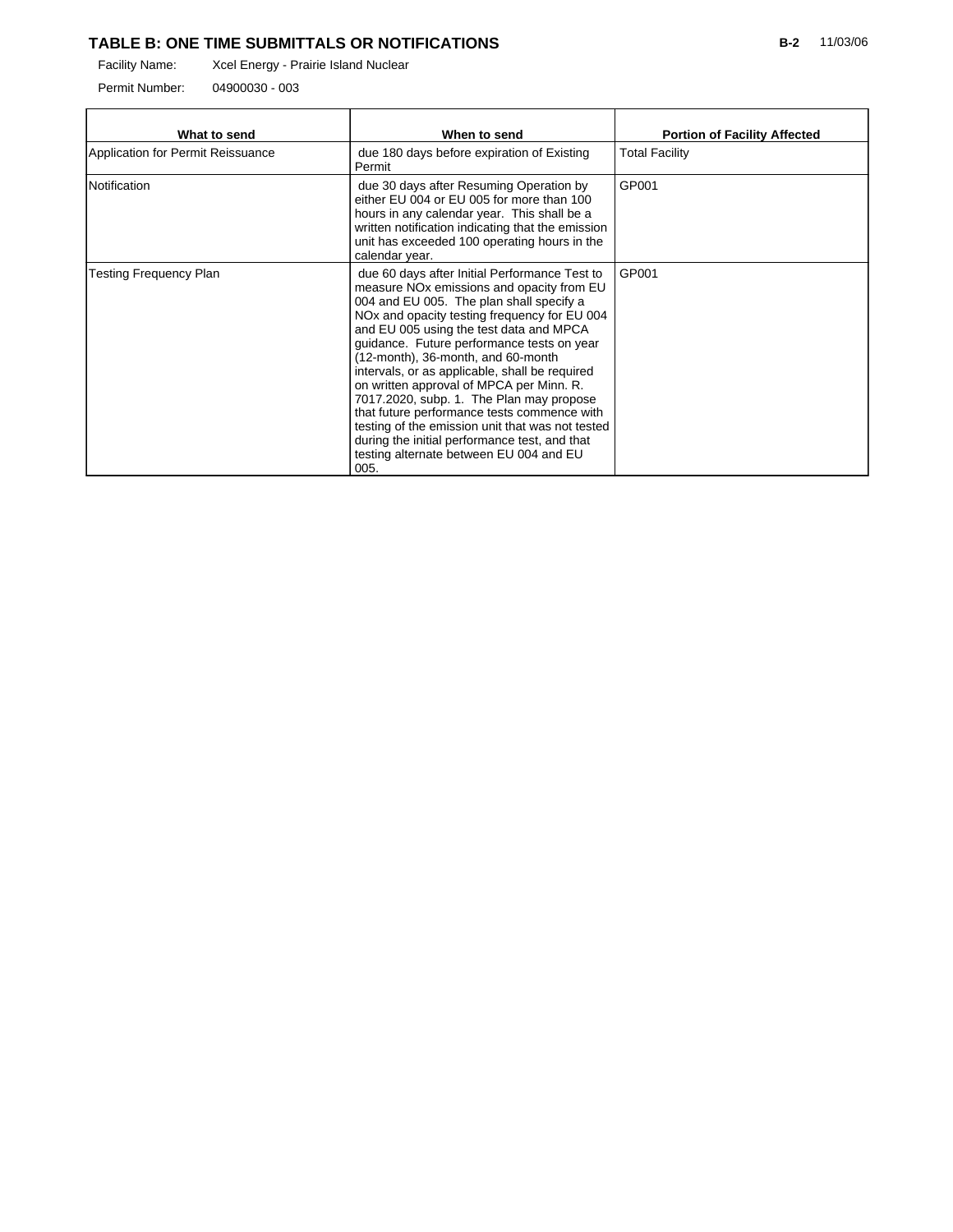### **TABLE B: RECURRENT SUBMITTALS**

Facility Name: Xcel Energy - Prairie Island Nuclear

Permit Number: 04900030 - 003

| What to send                    | When to send                                                                                                                                                                                                                                                                                                                                                                                                                                                  | <b>Portion of Facility Affected</b> |
|---------------------------------|---------------------------------------------------------------------------------------------------------------------------------------------------------------------------------------------------------------------------------------------------------------------------------------------------------------------------------------------------------------------------------------------------------------------------------------------------------------|-------------------------------------|
| Semiannual Deviations Report    | due 30 days after end of each calendar<br>half-year starting 06/22/2000. The first<br>semiannual report submitted by the Permittee<br>shall cover the calendar half-year in which the<br>permit is issued. The first report of each<br>calendar year covers January 1 - June 30.<br>The second report of each calendar year<br>covers July 1 - December 31. If no deviations<br>have occured, the Permittee shall submit the<br>report stating no deviations. | <b>Total Facility</b>               |
| <b>Compliance Certification</b> | due 31 days after end of each calendar year<br>starting 06/22/2000 (for the previous calendar<br>year). The Certification shall be submitted on<br>a form approved by the Commissioner, both to<br>the Commissioner and to the U.S. EPA<br>regional office in Chicago. This report covers<br>all deviations experienced during the calendar<br>vear.                                                                                                          | <b>Total Facility</b>               |